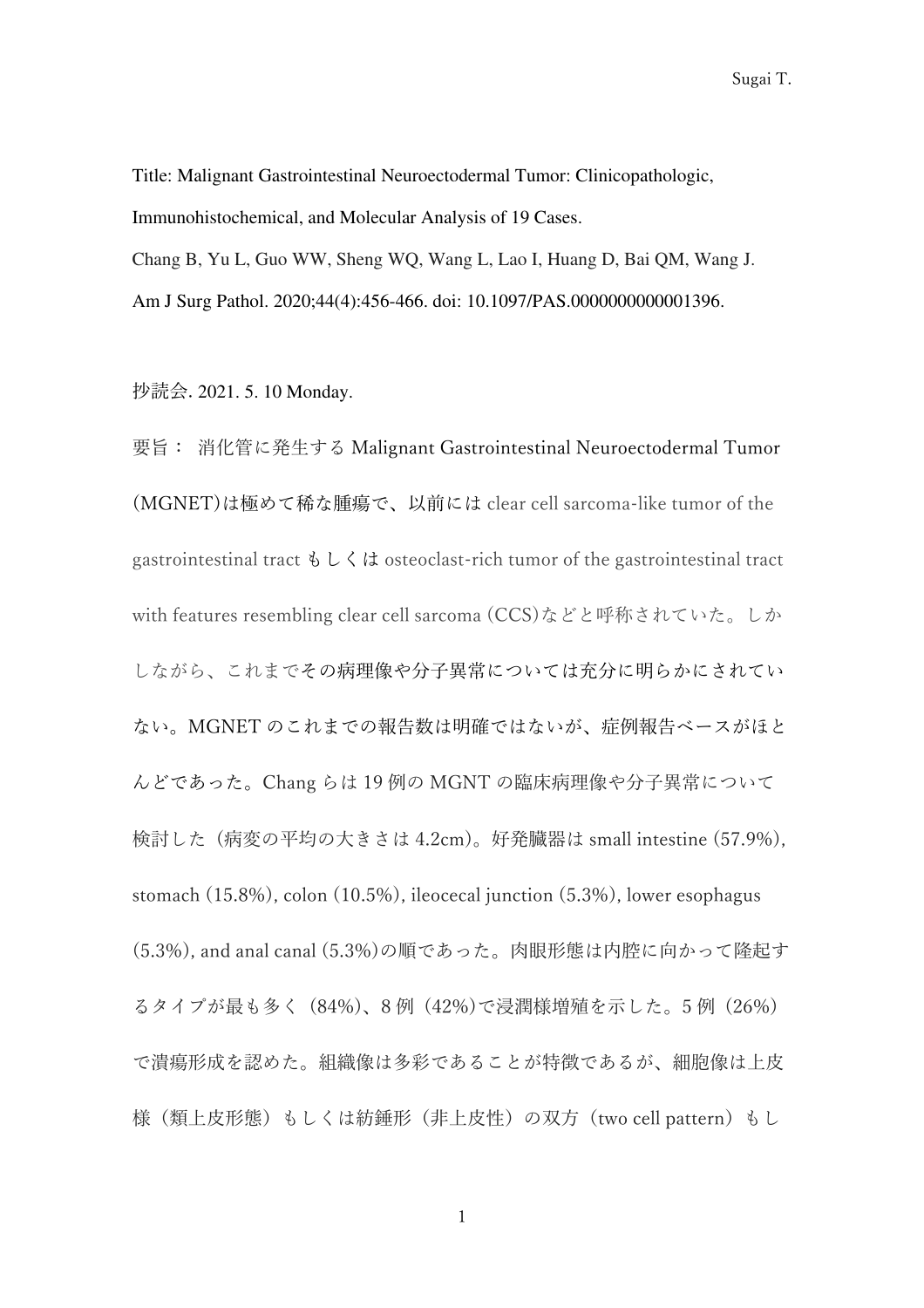くはいずれかの像を示すことが特徴的であった。前者は明るい細胞質か好酸性 の細胞質を有し、胞巣状、シート状、乳頭状、偽肺胞状に増殖していたが、一 方、紡錘形細胞では好酸性細胞質を有し、束状に増殖することが特徴であっ た。免疫染色では S100 (19/19,100%), SOX10 (14/15, 93.3%), vimentin (17/17, 100%), synaptophysin (Syn) (7/17, 41.2%), CD56 (4/13, 30.8%), CD99 (1/5, 20%), CD117 (1/15, 6.7%)であったが, HMB45, Melan A, DOG1, CD34, AE1/AE3, CAM5.2, chromogranin A, smooth muscle actin, and desmin は陰性であった。更に Ewing sarcoma breakpoint region 1 gene (EWSR1)のシ グナルが split していたかどうかで転座の有無を判定したが、14/15 (93.3%) 例で陽性であった (この検討では ATF (activating transcription factor)遺伝子間も しくは CREB1 遺伝子間 [CAMP (Cathelicidin Antimicrobial Peptide) responsive element binding protein 1 の転座 のいずれかがパートナーであるかは検査されて いない。すなわち癒合の相手側の遺伝子について不明である]。平均の経過観 察期間は 29.7 ヶ月 (範囲: 3 から 63 月)で、2/15 例 (13.3%) の患者が原病 死した。一方 5 例 (33.3%) は再発しながらも存命中で、8 例 (53.3%)が再発 なく存命中であった。そのうち 2 例と 1 例は、ぞれぞれ apatinib と anlotinib, に反応した。結論として MGNET は特徴的な臨床病理像を示し、他の悪性腫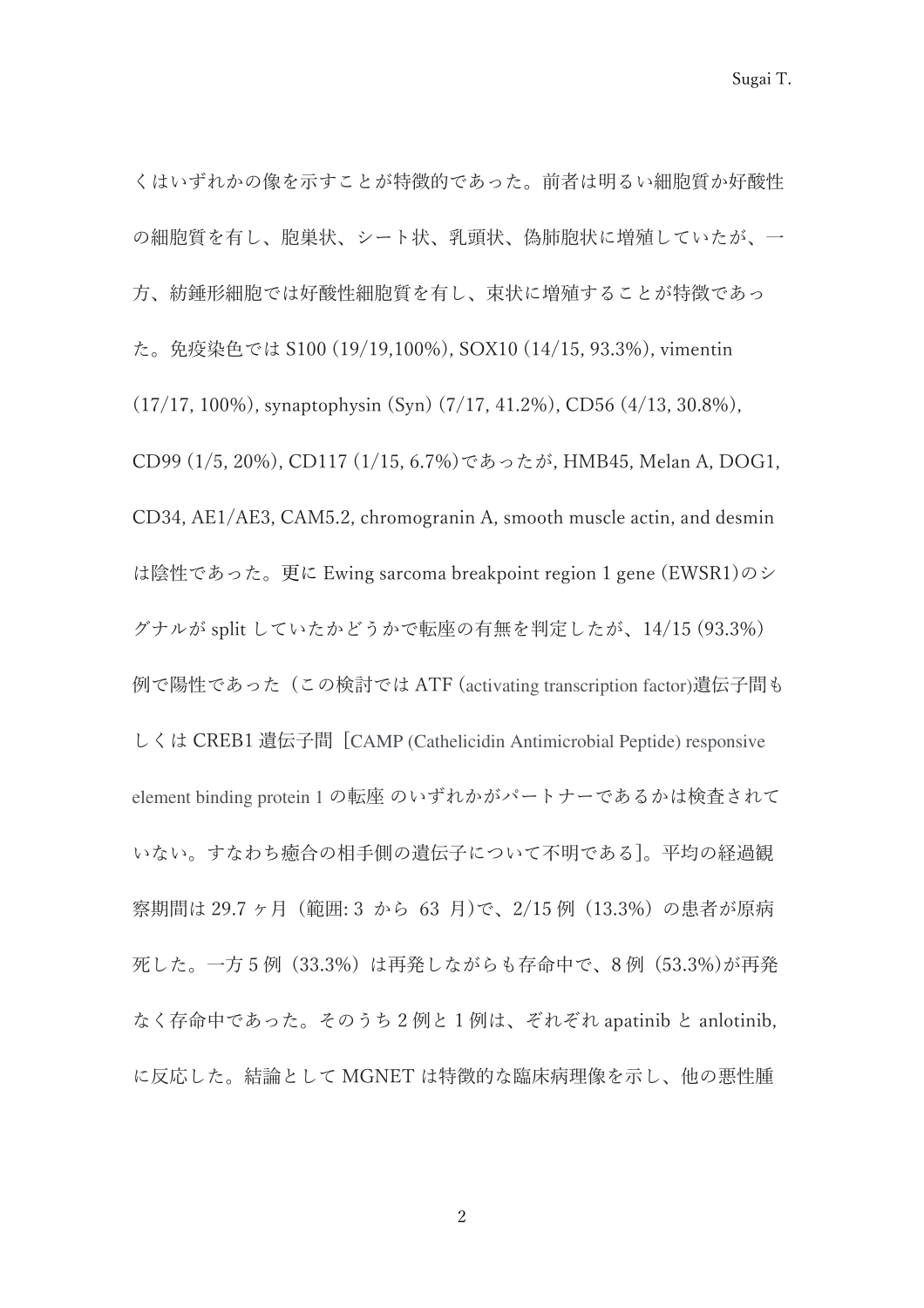瘍とは鑑別可能である。更に一部の例では特定の分子標的治療薬である apatinib と anlotinib に反応することが示された。

## Take Home Message

- 組織像は上皮形態(類上皮様)と紡錘形(肉腫様)の双方、もしくはいず れかの像を示す。
- 上皮様では明るい細胞質か好酸性細胞質を有し、胞巣状、シーツ状、偽肺 胞状の増殖パターンを示す。一方肉腫様では好酸性細胞質を有し、束状に 増殖することが特徴的であった。
- 免疫染色では S100, SOX10 (14/15, 93.3%), Syn の染色が鑑別に有用である が、chromogranin A は陰性であることも重要である。
- EWSR1 転座が高頻度に陽性であった。
- ✔ 予後は従来の報告と異なり極めて不良ということではなく、長期生存も期 待できる。
- 新規の分子標的治療薬への適応も考慮されるかも知れない。

## 査読者 菅井 有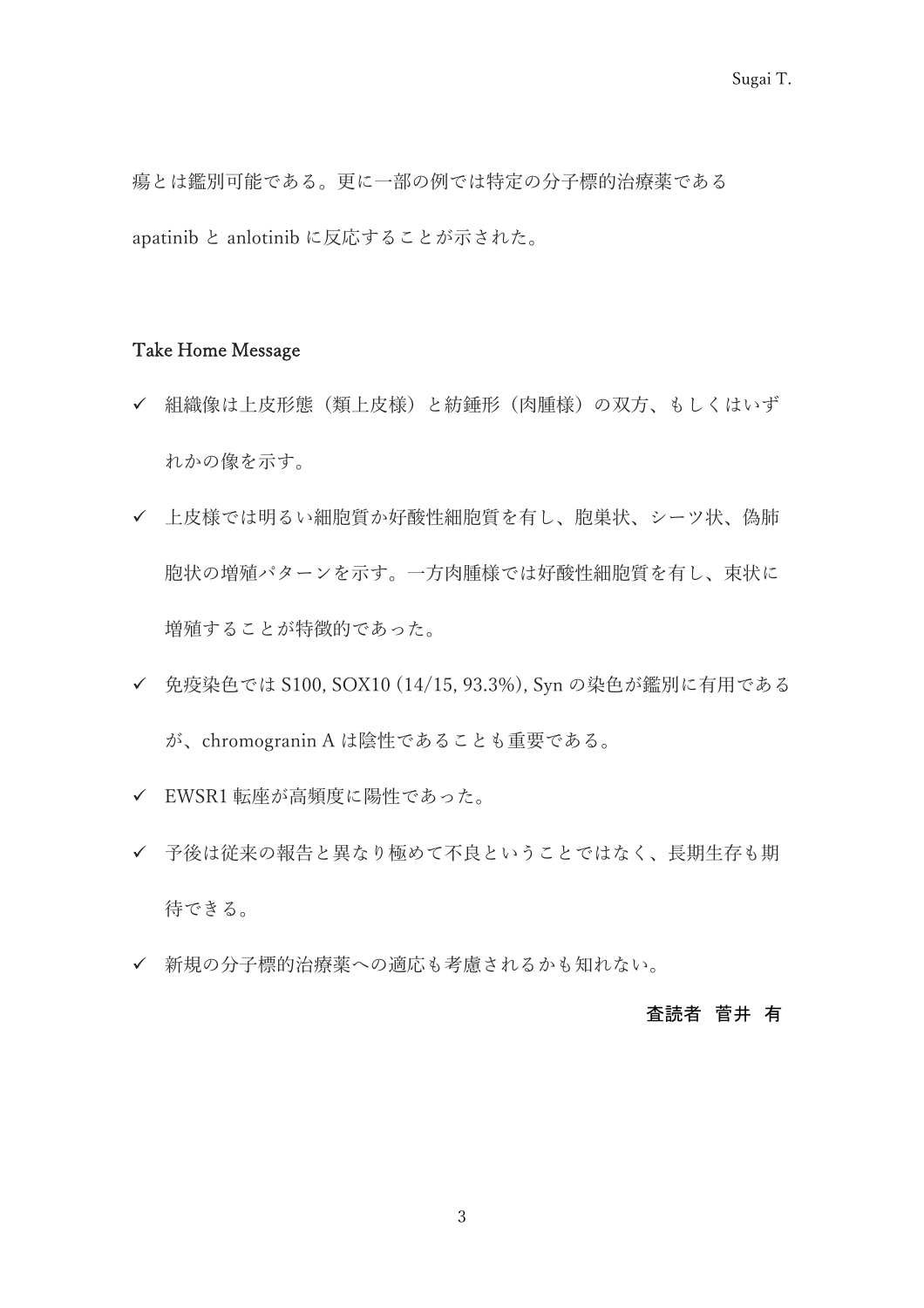

## FIGURE 1:

Histologic features of GNET. The tumor is located in the submucosa and muscularis propria (A, hematoxylin and eosin) and is composed of nests of epithelioid cells (B) arranged in solid sheets (C), papillary (D, E), and pseudoalveolar pattern (F).